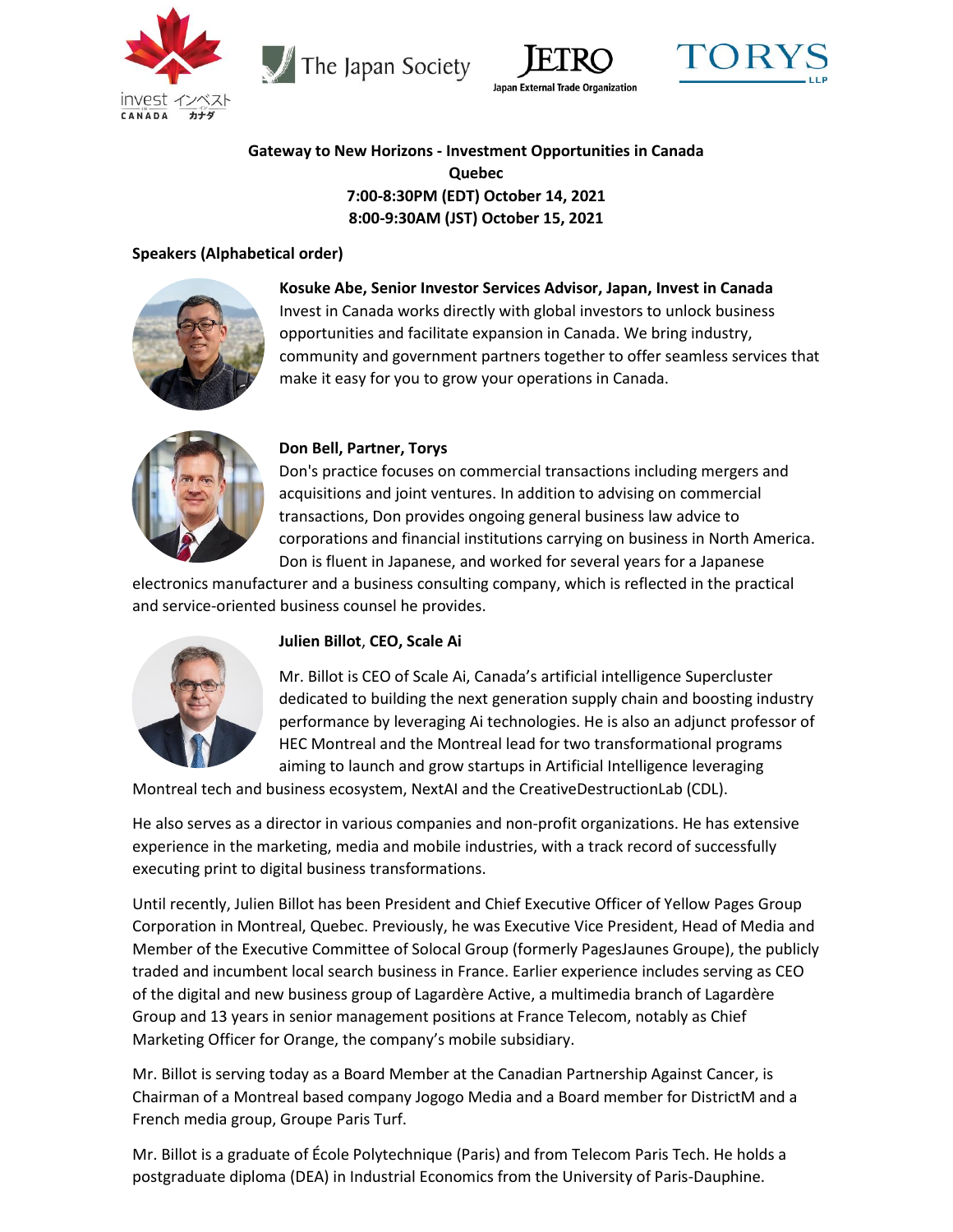









### **David Brulotte, Délégué général du Québec à Tokyo**

David Brulotte was appointed Delegate General of Québec in Tokyo on June 3, 2019. Prior to this role, he was the Director for the Asia-Pacific and the Middle East region for Invest Quebec, Québec's financing corporation and economic development agency. Based in Japan, Mr. Brulotte managed the operations of IQ's offices in Japan, Korea, China and India and the business development in the region. Before his posting in Tokyo, he was based in Paris

from 2014 to 2018 as the business development Director for France, Italy and the BENELUX in IQ's Paris offices. Prior to his role in Paris, Mr. Brulotte worked as a trade commissioner for over 2 years at the Quebec Government office in London.

Before working for the Québec Government, he worked in disarmament affairs for the United Nations in Kathmandu, Nepal.

Mr. Brulotte speaks French, English, and Japanese. He studied in France and Singapore, holds a B.A. in political sciences from Université Laval as well as an M.A. in international studies and diplomacy from the University of London's School of Oriental and African Studies. He has been involved in cultural philanthropy in Québec and has represented Canada at the Triathlon world championships in 2017 as well as being an Ironman All World Athlete the same year. He received Université Laval Foundation's Raymond Blais distinction in 2015 and Rotary International's Paul Harris Fellowship in 2018.



### **Julien Bouvrais, Head of Studio, Eidos-Sherbrooke**

Julien Bouvrais is now the head of Eidos-Sherbrooke, the research and development studio in charge of accelerating the technological innovation of the Eidos-Interactive group.

When Eidos-Montréal was founded in 2007, Julien joined the founding team as programming director for *Deus Ex: Human Revolution* and later became the company's Chief Technology Officer. In this role he supervised the

departments of research and development, artificial intelligence, engine creation and tools.

Julien started in the video game industry at Ubisoft in France as a physics programmer on *Pro Rally 2001.* His skills and interests led him to Ubisoft's Studio in Montreal where he continued to hone his expertise as a programmer on *Speed Devils Online Racing*. He then invested in a new project by becoming a principal programmer. This strategic role allowed him to make a significant contribution to the development of a state-of-the-art automotive gaming engine. In 2004, he switched to the PS2 version of the game *Splinter Cell Chaos Theory*. Following the great success of the project, Julien was commissioned to lead the Xbox, PS2, GameCube, and Wii programming team for Splinter Cell Double *Agent*.

Along with his teams, Julien is now working on the technologies that will be at the heart of tomorrow's video games.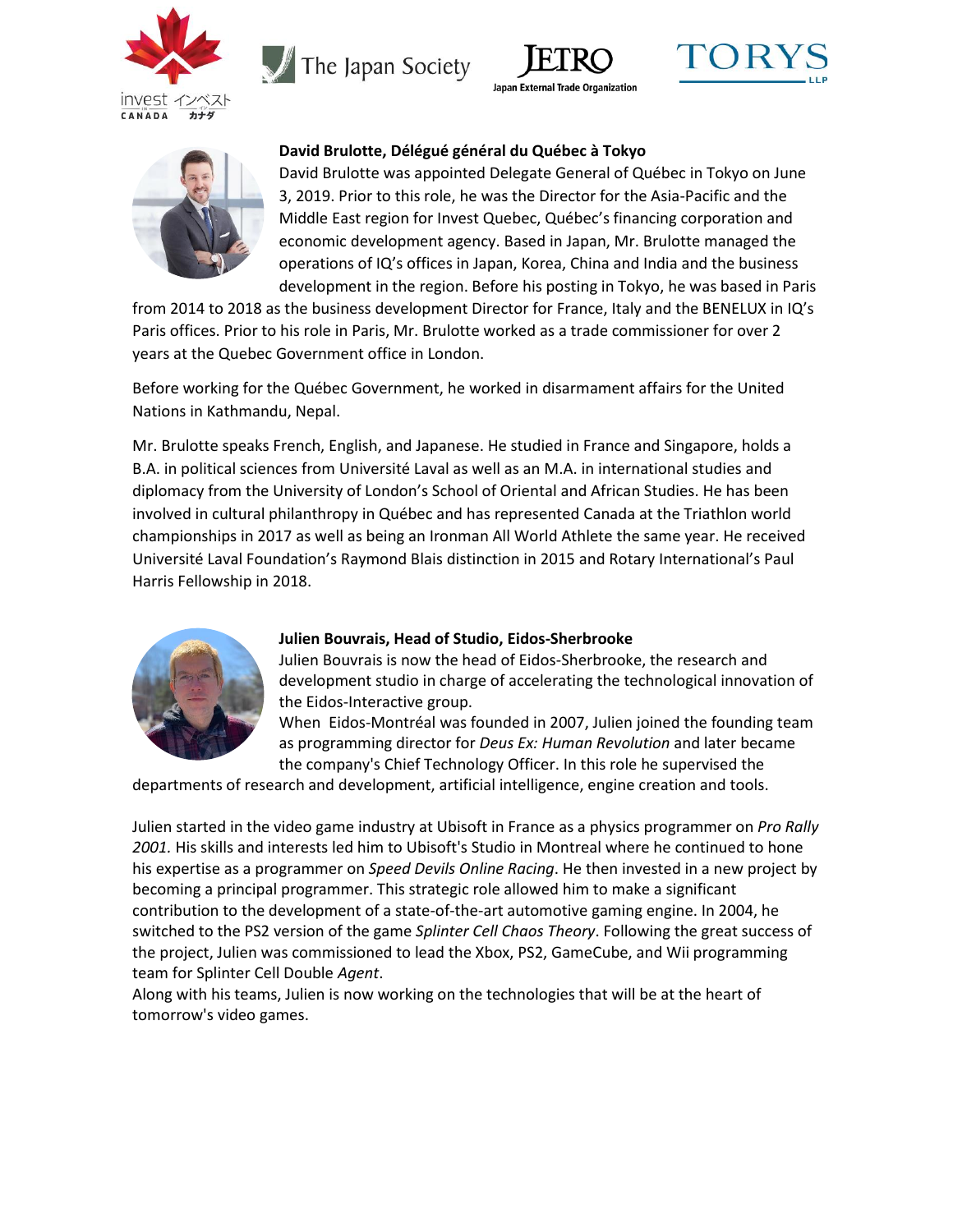









**Katie Curran, Interim Chief Executive Officer, Invest in Canada** Effective May 20, 2021, Katie Curran has taken on the role of Interim CEO of Invest in Canada, succeeding inaugural CEO Ian McKay, who was named Canada's Ambassador to Japan. As Interim CEO, she will lead Invest in Canada's efforts to promote, facilitate and accelerate global investments into Canada and will continue in this role until a search for a new CEO is complete.

Ms. Curran previously served as Invest in Canada's Chief Administrative Officer and is a core member of the Invest in Canada leadership team responsible for the successful launch of Invest in Canada. She has been instrumental in building Canada's first federal investment promotion agency (IPA), ensuring Invest in Canada's activities align with its mandate and establishing the foundations for excellence in governance and strong stewardship of resources.

Prior to joining Invest in Canada, Ms. Curran held a range of senior roles in talent consulting and human resource management in both the private and public sector.

Ms. Curran holds an MBA from Telfer School of Management and a B. Com. in Human Resource Management from the University of Ottawa.



**Vito Italia, Director, International Development, Finance Montreal** As Director of International Business Development, Vito is a member of the International Financial Center team. His mandate is to promote Montréal, with its strengths and opportunities in the financial industry, to key decision makers within international financial institutions and companies.

His career path combines a vast experience in the financial services industry, specifically within audit and assurance, wealth management, and commercial banking. In addition, Vito has consulted and guided several international corporations with their North American expansion projects, site selection, and has helped economic development agencies with their Foreign Direct Investment and Attraction strategies.

Vito holds a Global MBA from the IE Business School in Madrid, Spain focusing on international business and relations. In addition, he holds a Bachelor's degree in Accountancy from Concordia University.



# **Daniel Silverman, Vice-president, Foreign Direct Investment, Investissement Québec International**

Mr. Silverman graduated from Montreal's Concordia University and began his career in 2002 as a Junior Consultant with the CAI Global Group, a Montreal based site selection analysis, business location analysis, jurisdictional marketing, and industrial clustering consulting firm.

In 2005, Mr. Silverman joined ROI Research On Investment, a lead prospecting and consulting firm. As Senior Vice President, Mr. Silverman consulted numerous foreign investment agencies on best practices in investment attraction and FDI strategies. Mr. Silverman joined Toronto Global in 2017 as Executive Vice President, Investment Attraction.

Toronto Global is a not-for-profit investment attraction agency that supports the expansion of foreign-owned businesses to the Toronto Region. During his time at Toronto Global, the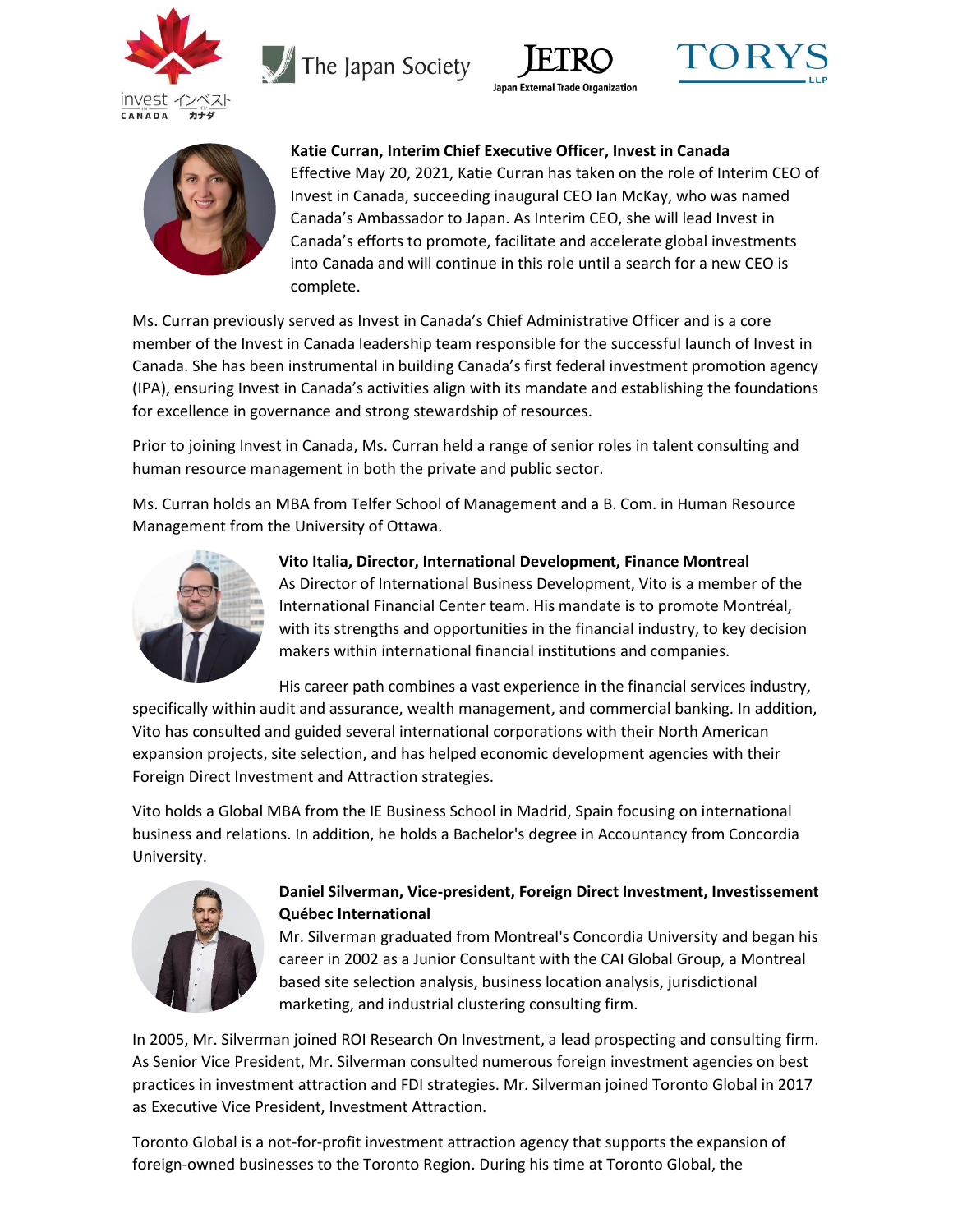







investment attraction team secured more than 100 new foreign investments to the Toronto Region.

In January of 2020, Mr. Silverman joined the newly created division of Investissement Québec, Investissement Québec International (IQI), as Vice President, Foreign Direct Investment to lead a team of 50+ foreign direct investment attraction professionals based in Quebec and 10 international offices. The IQI FDI team is responsible for talent attraction & immigration as well as attracting new foreign direct investment to the province of Quebec and working with foreign multinationals on their re-investment projects throughout the province.

Mr. Silverman is an active Director on the International Economic Development Council Board of Directors. In January 2021, Mr. Silverman was awarded one of the Top 50 North American Economic Developers award by Consultant Connect as well as a Top 40 Under 40 Economic Developer for the second time by Development Counsellors International and Jorgenson Consulting at the International Economic Development Council Leadership.



### **Guillaume Lavoie, Partner, Torys**

Guillaume is a partner in the firm's Private Equity practice and focuses on private equity and venture capital transactions, as well as acquisitions of public and private corporations. He regularly represents nationally and internationally known private equity and institutional firms in private M&A transactions and equity deals in many sectors, including in the TMT, financial,

infrastructure and manufacturing industries.



### **Marko Trivun, Senior Associate, Torys**

Marko represents high-growth technology companies through all stages of their growth cycle, and those that invest in or acquire them, including VC funds and strategic investors. As part of Torys' Emerging Companies and Venture Capital group, he provides strategic advice on equity and debt financing, mergers and acquisitions, corporate governance, securities,

commercial transactions, employment and intellectual property matters. Marko also brings valuable business insights to the firm, providing advice on project management and efficiencies in service delivery, developing workflows and new technology solutions to support our clients cost effectively.



## **Akira Yamaguchi (FDI) Director, Japan Office Foreign Direct Investment, Invest Quebec**

Based at the Québec Government Office in Tokyo led by David Brulotte, Akira Yamaguchi has been appointed as Investissement Québec International's next representative in Japan dedicated to attracting Japanese investment to the province of Québec.

Fluently trilingual in English, French and Japanese, Akira brings over 15 years of experience in international business development in France, Québec and Japan. Her in-depth knowledge of the Japanese market and the Québec-Japan business cultures, combined with her vast network in high-growth sectors such as animation and video games.

Prior to her position at Investissement Quebec International, she has close to a decade of experience as a independent consultant. She coordinated the opening of two branch offices for